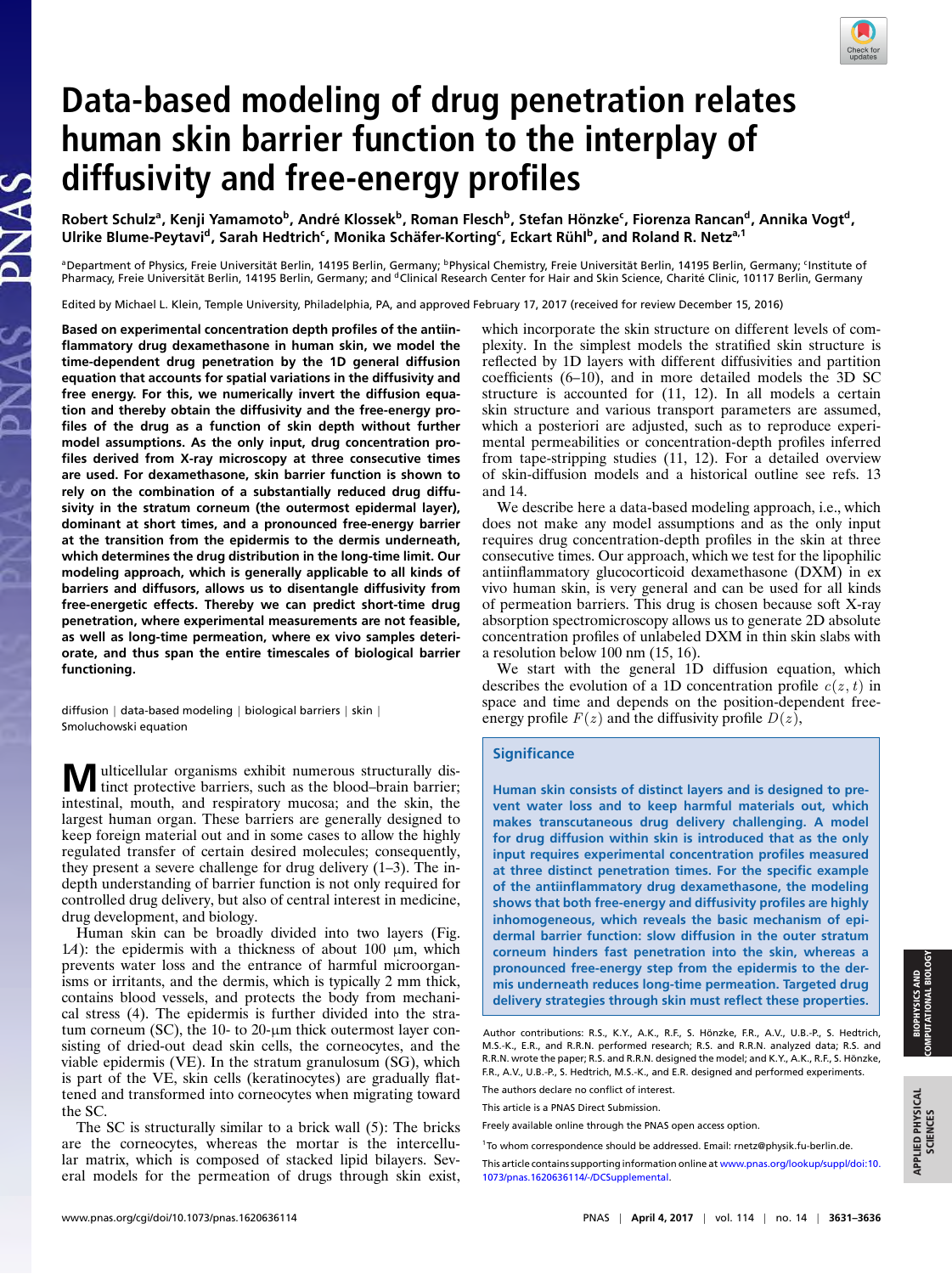$$
\frac{\partial}{\partial t}c(z,t) = \frac{\partial}{\partial z}\left(D(z)e^{-\beta F(z)}\frac{\partial}{\partial z}c(z,t)e^{\beta F(z)}\right),\quad [1]
$$

where  $\beta = 1/(k_B T)$  is the inverse thermal energy. The freeenergy profile  $F(z)$  reflects the local affinity and determines how the substance, in our specific case DXM, partitions in equilibrium, namely  $c_{eq}(z) \propto e^{-\beta F(z)}$ . The diffusivity profile  $D(z)$  is a local measure of the velocity at which the substance diffuses in the absence of external forces. The diffusion equation not only describes passive and active particle transport in structured media, it has in the past also been used for modeling marketing strategies (17), decision making (18), and epigenetic phenotype fluctuations (19). The importance of a spatially varying diffusivity profile  $D(z)$  has been recognized for the relative diffusion of two particles (20), transmembrane transport (21), particle diffusion at interfaces (22, 23), protein folding (24–27), and multidimensional diffusion (28). The 1D diffusion equation can be solved analytically only in simple limits; for general  $F(z)$  and  $D(z)$  profiles the solution  $c(z, t)$  must be numerically calculated.

The inverse problem, i.e., extracting  $F(z)$  and  $D(z)$  from simulation or experimental data, is much more demanding and has recently attracted ample theoretical attention. With one notable exception (29), most inverse approaches need single-particle stochastic trajectories and are not suitable to extract information from concentration profiles (20–22, 30–32). For the typical experimental scenario, where a few concentration profiles at different times are available, we here present a robust method that yields the  $F(z)$  and  $D(z)$  profiles with minimal numerical effort and for general open boundary conditions (*Materi-*



**Fig. 1.** (*A*) Schematic of epidermal skin structure. (*B*) Normalized 2Dtransmission intensity profiles from X-ray scanning microscopy at photon energy 530.1 eV after 10 min, 100 min, and 1,000 min penetration time. The profiles allow us to distinguish different skin layers, schematically indicated by white dividing lines, and demonstrate the skin sample variation. Whereas the SC has a rather uniform thickness, the VE thickness varies considerably between the three samples.

*als and Methods*). We demonstrate our method using experimental 1D concentration-depth profiles of DXM, a medium-size drug molecule that in water is only poorly soluble (33). Starting the drug penetration by placing a 1.5% DXM formulation in a hydroxethyl cellulose (HEC) gel on top of excised human skin at time 0, 2D concentration profiles of DXM in the epidermal skin layer are obtained after penetration times of 10 min, 100 min, and 1,000 min, using soft X-ray absorption spectromicroscopy (15, 16) (*Materials and Methods*).

To determine both the free-energy profile  $F(z)$  and the diffusivity profile  $D(z)$  in the epidermal skin layer as well as the diffusive DXM properties in the drug-containing HEC gel and in the dermis, we need three experimental concentration profiles recorded at different times as input. We demonstrate that both the diffusivity profile  $D(z)$ , which dominates drug penetration for short times, and the free-energy profile  $F(z)$ , which dominates long-time drug concentration profiles, are needed to describe drug penetration quantitatively.

Our analysis reveals that skin barrier function results from an intricate interplay of different skin layer properties: Whereas the entrance of lipophilic DXM into the SC is free-energetically favored, the drug diffusivity in the SC is about 1,000 times lower than in the VE and thus slows down the passage of DXM through the SC. In addition, a pronounced free-energy barrier from the epidermis to the dermis prevents DXM from penetrating into the lower dermal layers. In essence, the epidermis has a high affinity for the lipophilic drug DXM, which together with the low diffusivity in the SC efficiently prevents DXM penetration into the dermis.

#### Results and Discussion

Experimental Concentration Profiles. Fig. 1*B* shows 2D absorption profiles recorded at photon energy 530.1 eV for penetration times of 10 min, 100 min, and 1,000 min. This photon energy selectively excites DXM (15). The skin-depth coordinate  $z$  is shifted such that the outer skin surface is aligned to  $z = 0$ . The color codes the transmitted intensity, with blue indicating low and yellow high transmission, and allows insights into the skin structure. Note that the three profiles originate from different skin samples from the same donor, because the analysis of the identical skin sample for different penetration times is not possible (16). Accordingly, these three samples have been chosen for maximal similarity of the SC and VE thicknesses.

The region below  $z < 0$  µm is the Epon resin used for skin embedding. For all three samples, the layered structure from  $z \approx 0 \,\text{µm}$  to  $z \approx 10 \,\text{µm}$  is the SC, whereas the VE extends from a depth of about  $z \approx 10 \ \mu m$  to a variable depth ranging from  $z \approx 50$  µm to  $z \approx 80$  µm. Within the VE oval-shaped keratinocyte nuclei are discerned, which move gradually toward the SC where they differentiate and flatten into corneocytes. The dermis, separated from the VE by the basal layer and the basal membrane, is clearly distinguished from the VE by the different transmission intensity. Note that the variation of the VE thickness across different samples is an inherent property of skin and must be kept in mind in the analysis. From the ratio of the 2D transmission profiles at photon energies of 530.1 eV and 528.0 eV the 2D concentration profiles of DXM are determined (15, 16) (see *Materials and Methods*, *[DXM Concentration Profiles](http://www.pnas.org/lookup/suppl/doi:10.1073/pnas.1620636114/-/DCSupplemental/pnas.201620636SI.pdf?targetid=nameddest=STXT) [from X-Ray Microscopy](http://www.pnas.org/lookup/suppl/doi:10.1073/pnas.1620636114/-/DCSupplemental/pnas.201620636SI.pdf?targetid=nameddest=STXT)*, and [Figs. S1](http://www.pnas.org/lookup/suppl/doi:10.1073/pnas.1620636114/-/DCSupplemental/pnas.201620636SI.pdf?targetid=nameddest=SF1) and [S2](http://www.pnas.org/lookup/suppl/doi:10.1073/pnas.1620636114/-/DCSupplemental/pnas.201620636SI.pdf?targetid=nameddest=SF2) for details).

Our aim is not to describe DXM diffusion at the cellular level, for which 3D concentration profiles at different penetration times of the same sample would be needed; our goal rather is to model the 1D diffusion of DXM from the HEC gel on the skin surface through the epidermis into the deeper skin layers. For this, we laterally average the experimental 2D concentration profiles; the resulting 1D concentration data are shown in Fig. 2*A* (black solid circles). We base our modeling on cubic smoothing spline fits (black lines) in the range  $0 < z < 80 \mu m$ ,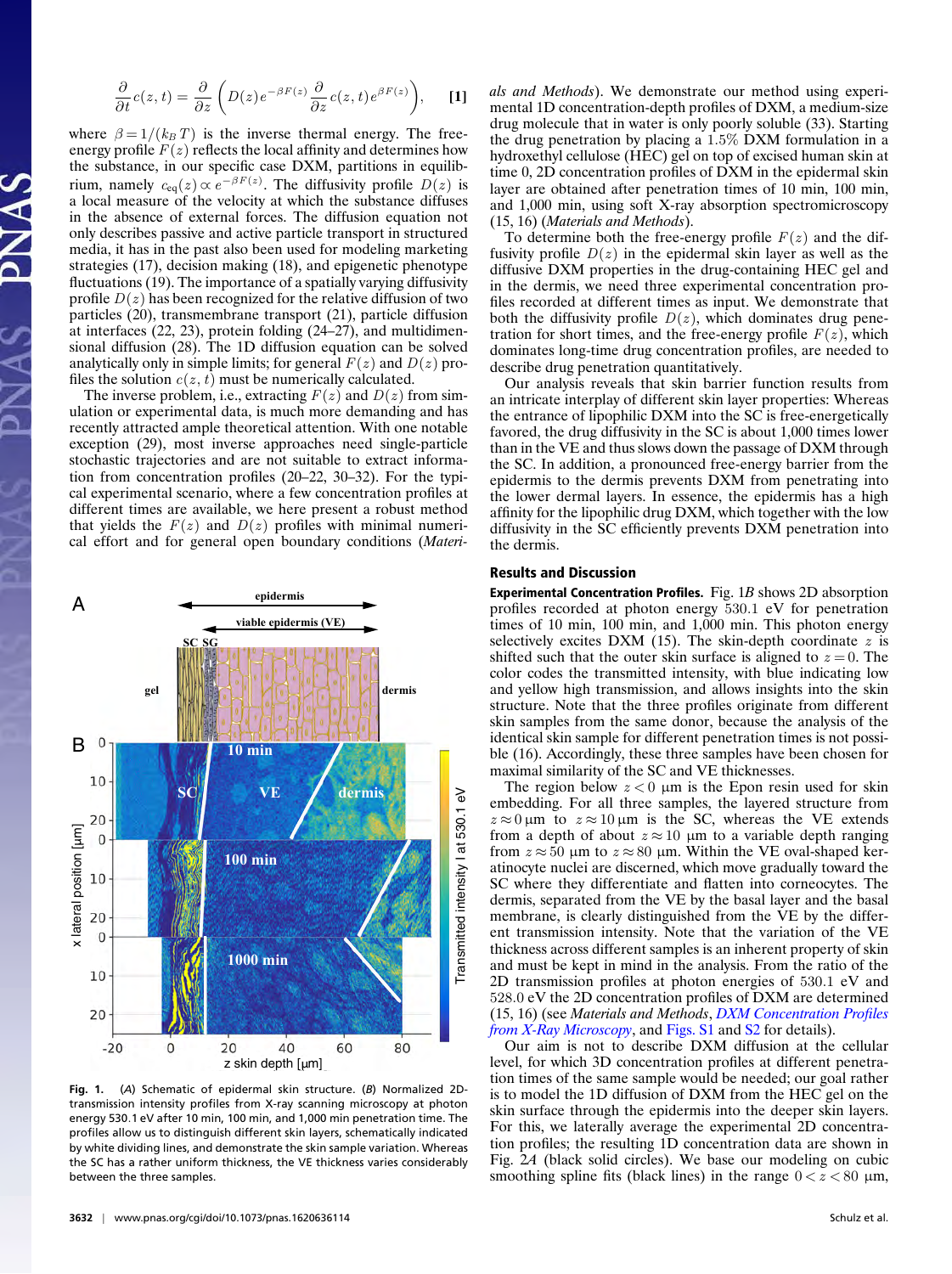

**Fig. 2.** (*A*) One-dimensional experimental DXM concentration profiles at three different penetration times (black solid circles) and cubic smoothing splines (black lines) are compared with theoretical predictions based on the diffusion equation (red lines). Vertical dividing lines indicate skin layers and are based on the 2D transmission intensity profiles in Fig. 1*B*. (*B* and *C*) Free-energy profile *F*(*z*) (*B*) and diffusivity profile *D*(*z*) (*C*) derived from the experimental concentration profiles. *F*(*z*) is low in the entire epidermis (SC and VE) compared to the HEC gel and to the dermis and exhibits a small but significant gradual increase in the SC (*B*, *Inset*), and the epidermis thus exhibits lipophilic affinity. *D*(*z*) is low in the SC and increases by a factor of 1,000 in the VE, where it is close to the free-solution value. The low diffusivity in the SG in the depth range 10 µm < *z* < 15 µm could indicate the presence of tight junctions. In the gel and beyond  $z = 80 \mu m$  (indicated by a vertical dashed line) the  $F(z)$  and  $D(z)$  profiles are approximated as constant. (D) Integrated amount of DXM in the epidermis *C*epi from experiments (black solid circles) and theory (red line), showing a maximum at penetration time *t* ≈ 6 × 10<sup>4</sup> *s* = 1,000 min (*Inset*) before it relaxes to the predicted stationary value indicated by a horizontal dashed line.

disregarding residual DXM in the Epon resin for  $z < 0$  µm as well as the range  $z > 80$  µm where only a single concentration profile is available. It is seen that already after 10 min penetration DXM has entered the SC. After 100 min penetration DXM is found in the VE, whereas the concentration in the SC has not changed much. The difference between the 100-min and the 1,000-min profiles is seen to be rather small.

Extracting Free-Energy and Diffusivity Profiles. Feeding the three experimental DXM concentration profiles in the depth range  $0 < z < 80$  µm after 10 min, 100 min, and 1,000 min penetration time into our inverse solver for the diffusion equation, we derive the best estimates for the  $F(z)$  and  $D(z)$  profiles shown in Fig. 2 *B* and *C*; in the gel and in the dermis, due to the absence of experimental data, we approximate  $F(z)$  and  $D(z)$  to be constant. The error bars reflect the SD of the estimates that pass the error threshold σ < 0.6 µg/(cm<sup>2</sup> ·µm) (see *Materials and Methods* for more details).

The free energy  $F(z)$  in Fig. 2B, approximated to be constant in the gel and set to  $F_{gel} = 0$ , exhibits a jump down by  $\Delta F_{\text{gel/SC}} \approx -8.6$  kJ/mol at the boundary between gel and SC. This is in line with the lipophilic character of DXM, which prefers to be in the lipid-rich SC compared with the HEC gel formulation. In the SC, the free energy increases rather smoothly by ≈ 1.5 kJ/mol over a range of 10 µm (Fig. 2*B*, *Inset*), reflecting a significant structural change across the SC that sustains the steep water chemical potential gradient across the SC (34). In the depth range 10  $\mu$ m  $\lt z \lt 50$   $\mu$ m, which corresponds to the VE, the free energy is rather constant. In the range 50  $\mu$ m  $\lt z \lt 80$   $\mu$ m the free energy slightly increases again, which reflects the decreasing DXM concentration in the experimental profiles in Fig. 2*A* for 100 min and 1,000 min. Compar-

ison with the transmission intensity profiles in Fig. 1*B* reveals that this free-energy increase is caused by the transition from the epidermis to the dermis, which due to skin sample variations is smeared out over a broad depth range of 50  $\mu$ m  $\lt z \lt 80 \mu$ m. The free-energy jump of  $\Delta F_{\text{VE/derm}} \approx 20.5 \text{ kJ/mol}$  at  $z = 80 \text{ }\mu\text{m}$ reflects a pronounced barrier for DXM penetration into the dermis related to the different DXM affinity to the dermis compared with the VE. Due to data scattering this value constitutes a lower bound, as is explained in *[Estimate of Free-Energy Bar](http://www.pnas.org/lookup/suppl/doi:10.1073/pnas.1620636114/-/DCSupplemental/pnas.201620636SI.pdf?targetid=nameddest=STXT)[rier Height Between Epidermis and Dermis](http://www.pnas.org/lookup/suppl/doi:10.1073/pnas.1620636114/-/DCSupplemental/pnas.201620636SI.pdf?targetid=nameddest=STXT)* and [Fig. S3.](http://www.pnas.org/lookup/suppl/doi:10.1073/pnas.1620636114/-/DCSupplemental/pnas.201620636SI.pdf?targetid=nameddest=SF3) In fact, the free-energy difference between the HEC gel and the dermis,  $\Delta F_{gel/derm} \approx 16.2$  kJ/mol = 6.4  $k_B T$ , is quite close to the freeenergy difference derived from the maximal DXM solubility in water,  $c_{H_2O} = 89$  mg/L at 25 °C (35), and the DXM solubility in the HEC gel  $c_{gel} = 15$  g/L, via the partition coefficient according to  $k_B T \ln(c_{gel}/c_{H_2O}) = 5.1 k_B T$ . The free-energy profile thus identifies the dermis as essentially water-like, whereas the epidermis is a sink with high lipophilic affinity, in line with previous conclusions (36).

The constant diffusivity in the HEC gel turns out to be  $D_{gel} \approx 16 \ \mu \text{m}^2/\text{s}$  and drops in the SC by a factor of roughly 80 to  $D_{SC} \approx 0.2 \ \mu m^2/s$  (Fig. 2C). The diffusivity maintains such a low value up to a depth of  $z = 15 \mu m$ , where it abruptly increases. For  $z \ge 15$  µm  $D(z)$  exhibits a rather constant value of  $D_{VE} \approx$  $400 \mu m^2/s$ , which is significantly larger than the value in the HEC gel and somewhat smaller than the estimated diffusion constant of dexamethasone in pure water,  $D_{\text{H}_2\text{O}} \approx 680 \text{ }\mu\text{m}^2/\text{s}$  (33). We tentatively associate the layer 10  $\mu$ m  $\lt z \lt 15$   $\mu$ m, where the diffusivity is as low as in the SC but structurally is distinct from the SC and belongs to the VE, with the SG. Note that the SG, which is known to be located right below the SC, is not visible in the transmission profiles in Fig. 1. The SG barrier

APPLIED PHYSICAL APPLIED PHYSICAL<br>SCIENCES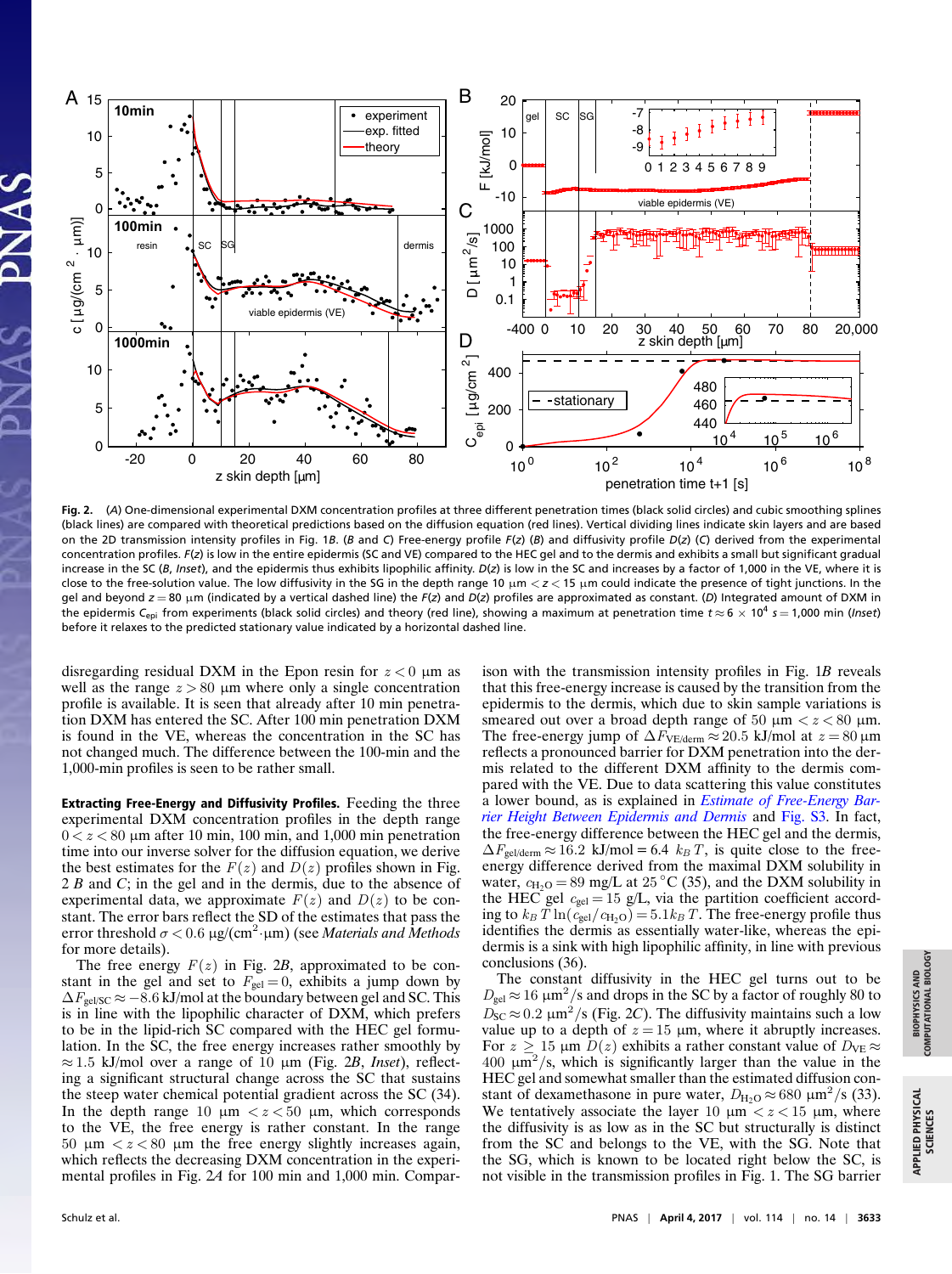function has been shown to be due to tight junctions (37–40), in line with the low local diffusivity in this region displayed in Fig. 2*C*.

Summarizing, four distinct features are revealed by our analysis: (*i*) a low diffusivity in the SC, (*ii*) a low diffusivity in a thin layer just below the SC that we associate with the SG, (*iii*) a sudden drop in free energy from the gel to the SC and a slight but significant free-energy increase in the SC, and (*iv*) a pronounced free energy barrier from the epidermis to the dermis. We stress that these features in the free-energy and diffusivity profiles are not put in by way of our analysis method, but rather directly follow from the experimental concentration profiles. We note in passing that the steep increase of the diffusivity at the boundary from the putative SG (with  $D_{SG} \approx 1 \ \mu m^2/s$ ) to the VE (with  $D_{\text{VE}} \approx 400 \ \mu \text{m}^2/\text{s}$ ) is nothing one could directly identify from the experimental concentration profiles shown in Fig. 2*A*.

Predicting Concentration Profiles. In Fig. 2*A* we demonstrate that the numerical solutions of the diffusion equation (red lines), based on the free-energy and diffusivity profiles  $F(z)$  and  $D(z)$ in Fig. 2 *B* and *C*, reproduce the experimental concentration profiles very well (black lines). Small deviations are observed for the drug-concentration profile after 10 min penetration time, and the agreement is almost perfect for the 100-min and 1,000-min profiles. This not only means that our method for extracting  $F(z)$ and  $D(z)$  from concentration profiles works; we also conclude that the diffusion equation Eq. **1** describes the concentration time evolution in skin very well.

We define the time-dependent integral DXM amount that has penetrated into the epidermis over the distance range  $0 < z <$  $80 \mu m$  as

$$
C_{\rm epi} = \int_{0 \text{ }\mu\text{m}}^{80 \text{ }\mu\text{m}} c(z) dz.
$$
 [2]

In Fig. 2*D* we compare the experimental data for  $C_{epi}$  (solid black circles), which are directly obtained by integrating over the experimental concentration profiles in Fig. 2*A*, with the theoretical prediction based on the diffusion equation and the determined  $F(z)$  and  $D(z)$  profiles (red line). Note the logarithmic timescale that extends from  $t = 1$  s to  $t = 10^8$  s  $\approx$ 3 y. According to the experimental protocol, at time  $t = 0$  the entire amount of DXM, corresponding to a surface concentration of 600  $\mu$ g/cm<sup>2</sup>, is located in the gel and thus  $C_{epi}$  is zero. With increasing time, the theoretically predicted  $C_{epi}$  increases gradually and reaches a maximum of  $C_{epi} = 471.9 \text{ }\mu\text{g/cm}^2$  at  $t \approx 6 \times 10^4 \text{ s} = 1,000 \text{ min}$ , at which time only  $\approx$ 1.2 µg/cm<sup>2</sup> DXM has penetrated into the dermis [*[Calculating the DXM Penetration Amount from Estimated](http://www.pnas.org/lookup/suppl/doi:10.1073/pnas.1620636114/-/DCSupplemental/pnas.201620636SI.pdf?targetid=nameddest=STXT) [F\(z\) and D\(z\) Profiles](http://www.pnas.org/lookup/suppl/doi:10.1073/pnas.1620636114/-/DCSupplemental/pnas.201620636SI.pdf?targetid=nameddest=STXT)*]. In the long-time limit, which is reached above  $t \approx 10^7$  s  $\approx 115$  d, as seen in Fig. 2*D*, *Inset*, theory predicts the equilibrium value  $C_{\text{epi}}^{\text{eq}} = 465.0 \,\mu\text{g/cm}^2$ , denoted by a horizontal dashed line. In this hypothetical limit, longer than the exfoliation time of skin, which is 30–40 d, theory predicts that  $\approx$ 10.0  $\mu$ g/cm<sup>2</sup> DXM has penetrated into the dermis, whereas  $\approx$ 125.0 µg/cm<sup>2</sup> DXM still resides in the gel [see *[Calculating the DXM](http://www.pnas.org/lookup/suppl/doi:10.1073/pnas.1620636114/-/DCSupplemental/pnas.201620636SI.pdf?targetid=nameddest=STXT) [Penetration Amount from Estimated F\(z\) and D\(z\) Profiles](http://www.pnas.org/lookup/suppl/doi:10.1073/pnas.1620636114/-/DCSupplemental/pnas.201620636SI.pdf?targetid=nameddest=STXT)* for the full calculation]. Note that in vivo, dermal blood perfusion is crucial and could be easily taken into account in a generalized diffusion model by an additional reaction term.

The theoretically predicted curve for Cepi in Fig. 2*D* agrees well with the experimental data, which is not surprising in light of the good agreement of the concentration profiles in Fig. 2*A*. This indicates that also the short- and long-time DXM penetration amounts, which are difficult to extract experimentally, are straightforwardly obtained from our model.

In Fig. 3 we show calculated DXM concentration depth profiles for a wide range of times. We here also plot the predicted concentration profiles in the gel and below the epidermis, for



**Fig. 3.** Comparison of theoretical DXM concentration profiles for a wide range of different penetration times. At time 0 the drug is entirely in the gel. Already at *t* = 1 s DXM penetrates into the SC. At intermediate times  $t = 1$  min and  $t = 10$  min the VE is gradually filled, whereas at longer times *t* = 1,000 min and *t* = 7 d the profile below the epidermis approaches the stationary profile (indicated by a dotted curve).

which no experimental data are available. We see that for short penetration times the concentration profile in the HEC gel is inhomogeneous, so the simplifying assumption of a constant concentration in the gel becomes invalid. Interestingly, already at  $t = 1$  s DXM enters the SC. The 1,000-min profile is indistinguishable from the stationary profile in the HEC gel and the epidermis, whereas below the epidermis, extending from  $z = 80 \mu m$ to  $z = 2$  cm, even after 7 d the stationary (flat) concentration profile has not yet been reached (note the inhomogeneous depth scale and the logarithmic concentration scale). Not surprisingly, molecular diffusion over a macroscopic length scale of 2 cm takes a long time.

Checking Model Validity. We check the robustness of our diffusion model by comparison with two simplified models. In the constant-F model we restrict the free energy in the epidermis to be constant (with the diffusivity still being a variable function), whereas in the constant-D model we restrict the diffusivity in the epidermis to be constant (with the free energy being a variable function). This means that the number of adjustable model parameters drops from 162 in the full model down to 83; otherwise we use the same methods for finding inverse solutions of the diffusion equation as before (*Materials and Methods*).

The free-energy profiles of the constant-F (blue) and the constant-D (green) models in Fig. 4*A* are rather similar and do not differ much from the full model result (red); in particular, the free-energy jumps from the HEC gel to the SC and from the VE to the dermis come out roughly the same. The diffusivity profile of the constant-F model in Fig. 4*B* is again similar to the full model, whereas the constant-D model obviously misses the diffusivity jump from the SC to the VE region.

When we look at the predicted DXM concentration profiles in Fig. 4*C*, we clearly see the shortcomings of the restricted models: The constant-F model (blue lines) correctly predicts the shorttime behavior including the 10-min profile, but fails severely for the long penetration time of 1,000 min, which is close to the stationary equilibrium limit. In contrast, the constant-D model (green line) produces a concentration profile for 1,000 min that is indistinguishable from the full model and thus describes the experimental profile very nicely, whereas it fails at the short penetration time of 10 min. The comparison of the full model to the restricted models demonstrates that both the free-energy and the diffusivity profiles are needed to correctly describe the experimental concentration profiles over the entire penetration time range from 10 min to 1,000 min. We also understand from this comparison that the diffusivity profile is important at penetration times up to 10 min, whereas the free-energy profile is required to describe the long-time and the equilibrium behavior accurately.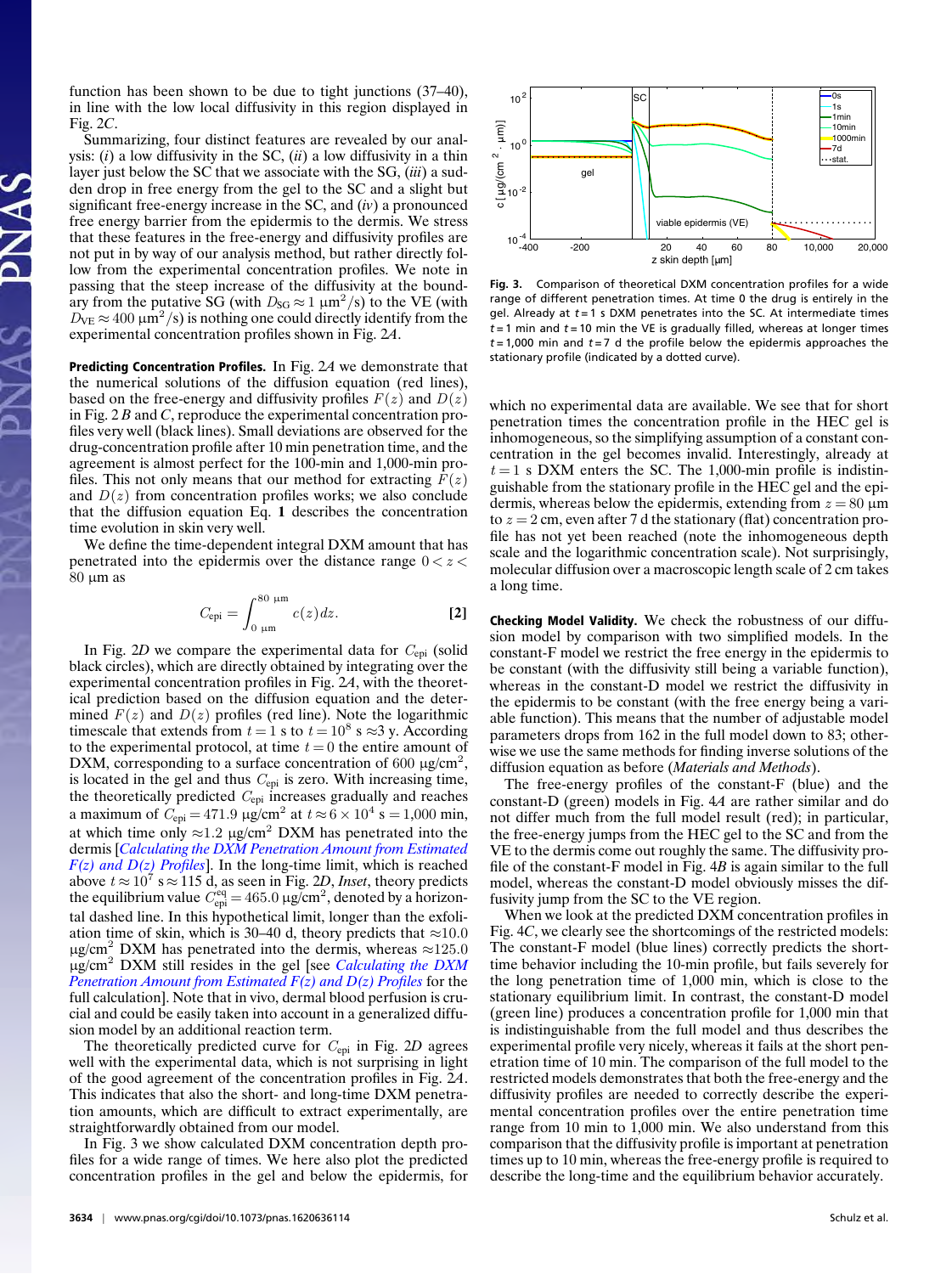

**Fig. 4.** (*A*–*C*) Comparison of the restricted constant-F (blue lines) and the constant-D (green lines) models to the full model (red lines) and experimental concentration profiles (black lines) in terms of the (*A*) free-energy, (*B*) diffusivity, and (*C*) concentration profiles. The constant-F model fails to predict the experimental long-time concentration profiles for penetration times 100 min and 1,000 min, and the constant-D model fails to predict the short-time concentration profile 10 min.

A robustness check by comparison with results obtained from a reduced dataset is shown in *[Bootstrapping Analysis](http://www.pnas.org/lookup/suppl/doi:10.1073/pnas.1620636114/-/DCSupplemental/pnas.201620636SI.pdf?targetid=nameddest=STXT)* and [Fig. S4,](http://www.pnas.org/lookup/suppl/doi:10.1073/pnas.1620636114/-/DCSupplemental/pnas.201620636SI.pdf?targetid=nameddest=SF4) from which we conclude that the model is able to correctly predict concentration profiles even for times at which limited data are provided.

### Conclusions

A method for deriving free-energy and diffusivity profiles from experimental concentration profiles at three different penetration times of drugs in human skin is presented. The approach is generally applicable to all kinds of barrier situations and different diffusors whenever spatially resolved concentration profiles at different times are available and can also be generalized to higher dimensions. For the specific example of DXM penetrating into human skin, our results demonstrate that both diffusivity and free-energy profiles are important to describe the skin barrier: The inhomogeneous free-energy profile is essential to correctly describe the long-time concentration profiles, whereas the diffusivity profile is needed for reproducing the short-time drug penetration. Epidermal skin barrier function against the permeation of DXM is shown to rely on the combination of two key properties, namely a low diffusivity in the SC and a low free energy (i.e., high solubility) in the entire epidermis. Each of these properties by itself severely reduces the DXM permeation through the epidermis, but it is the combination that leads to the exceptionally low and slow DXM transport into the dermis.

The design of efficient drug delivery methods through the epidermis thus meets two challenges: First, the low diffusivity in the SC needs to be overcome. And second, the free-energy barrier from the epidermis, which we show to have pronounced lipophilic affinity, to the hydrophilic dermis severely slows down the permeation of lipophilic drugs. The remedy could consist of modified drugs with balanced lipophilic–hydrophilic character such that the epidermis–dermis affinity barrier is small or even absent.

#### Materials and Methods

Experimental Concentration Profiles. Our studies were detailed previously (15, 16) and use ex vivo human 2-cm-thick abdominal skin samples. The study was approved by the Ethics Committee of the Charité Clinic Berlin (approval EA/1/135/06, updated July 2015). It was in accordance with the Declaration of Helsinki guidelines and the samples were obtained after the signed consent of the patients. The skin surface was exposed to a 0.4-mm-thick layer of a 70% ethanol HEC gel formulation containing DXM with a concentration of  $c_{gel}(t=0) = 1.5$  mg/(cm<sup>2</sup>·mm) for penetration times of 10 min, 100 min, and 1,000 min at a temperature of 305 K in a humidified chamber at the saturation point. After gently removing the HEC gel, samples were subsequently treated in 2.5% glutaraldehyde in 0.1 M Na-cacodylate buffer and with  $K_4$ [(Fe(CN)<sub>6</sub>] and OsO<sub>4</sub> for lipid and DXM fixation, dehydrated, embedded in epoxy resin, sliced into sections of 350-nm thickness, and placed on silicon nitride membranes of 100-nm thickness. X-ray microscopy studies were performed at the synchrotron radiation facility BESSY II (Berlin, Germany) in a scan depth range of 100  $\mu$ m with a step width of 200 nm. The photon energy was tuned to probe exclusively DXM at 530.1 eV via the O 1s  $\rightarrow \pi^{\star}$ transition (16). This allows us to derive the absolute local DXM concentration by using Beer–Lambert's law; see refs. 15 and 16 for details.

Numerical Solution and Inversion of Diffusion Equation. For the numerical solution the diffusion Eq. **1** is discretized in space and time and takes the form of a Master equation (41)

$$
\frac{c_i(t+\Delta t)-c_i(t)}{\Delta t}=W_{i,i-1}c_{i-1}(t)+W_{i,i+1}c_{i+1}(t)+W_{i,i}c_i(t),
$$
 [3]

where ∆*t* is the time discretization step. We match different spatial discretization schemes: Because experimental concentration data are available at micrometer resolution in the epidermis up to a skin depth of 80  $\mu$ m, we use an equidistant discretization with ∆*z* = 1 µm in the range 0 < *z* < 80 µm. For the transition rates we use (41)

$$
W_{i,j} = \frac{D_i + D_j}{2(\Delta z)^2} \exp\left(-\frac{F_i - F_j}{2k_B T}\right) \quad \text{with} \quad j = i \pm 1
$$
 [4]

and *Wi*,*<sup>i</sup>* = −*Wi*−1,*<sup>i</sup>* − *Wi*+1,*<sup>i</sup>* , which satisfies concentration conservation and detailed balance. We thus have  $2\times80 = 160$  parameters from the discretized *F*(*z*) and *D*(*z*) profiles in the epidermal layer. In the HEC gel, which serves as the DXM source during the penetration, no experimental concentration data are available. We discretize the HEC gel with seven sites and a total thickness of 0.4 mm, as in the experiment. We discretize the dermis and the subcutaneous layer, for which also no experimental concentration data are available, with 15 sites and a total thickness of 2 cm, as in the experiment. The total number of discretization sites is  $N = 102$ . The free energies  $F_{gel}$  and *F*<sub>derm</sub> and the diffusivities  $D_{gel}$  and  $D_{derm}$  in the HEC gel and the subepidermal layer are assumed to be constant and are treated as free-fitting parameters. Reflective boundary conditions are used at the upper gel surface and at the lower subdermal boundary, as appropriate for the experimental conditions. The total number of parameters is reduced from 164 to 162 due to the fact that only free-energy differences and diffusivity sums of neighboring sites enter Eq. **4**. For more details see *[Variable Discretization of the 1D](http://www.pnas.org/lookup/suppl/doi:10.1073/pnas.1620636114/-/DCSupplemental/pnas.201620636SI.pdf?targetid=nameddest=STXT)*

APPLIED PHYSICAL APPLIED PHYSICAL<br>SCIENCES